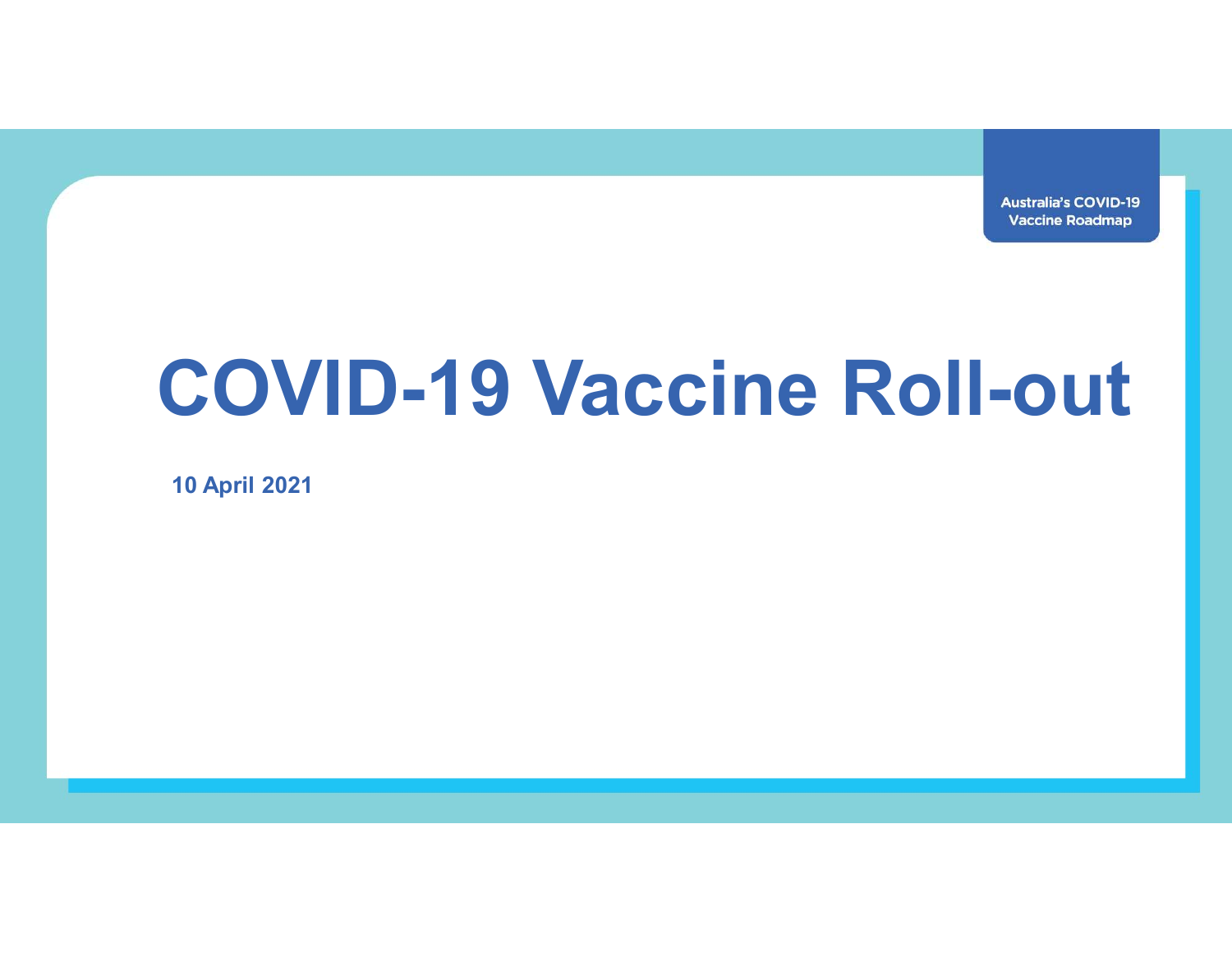

\* Source: Australian Immunisation Register and self reported data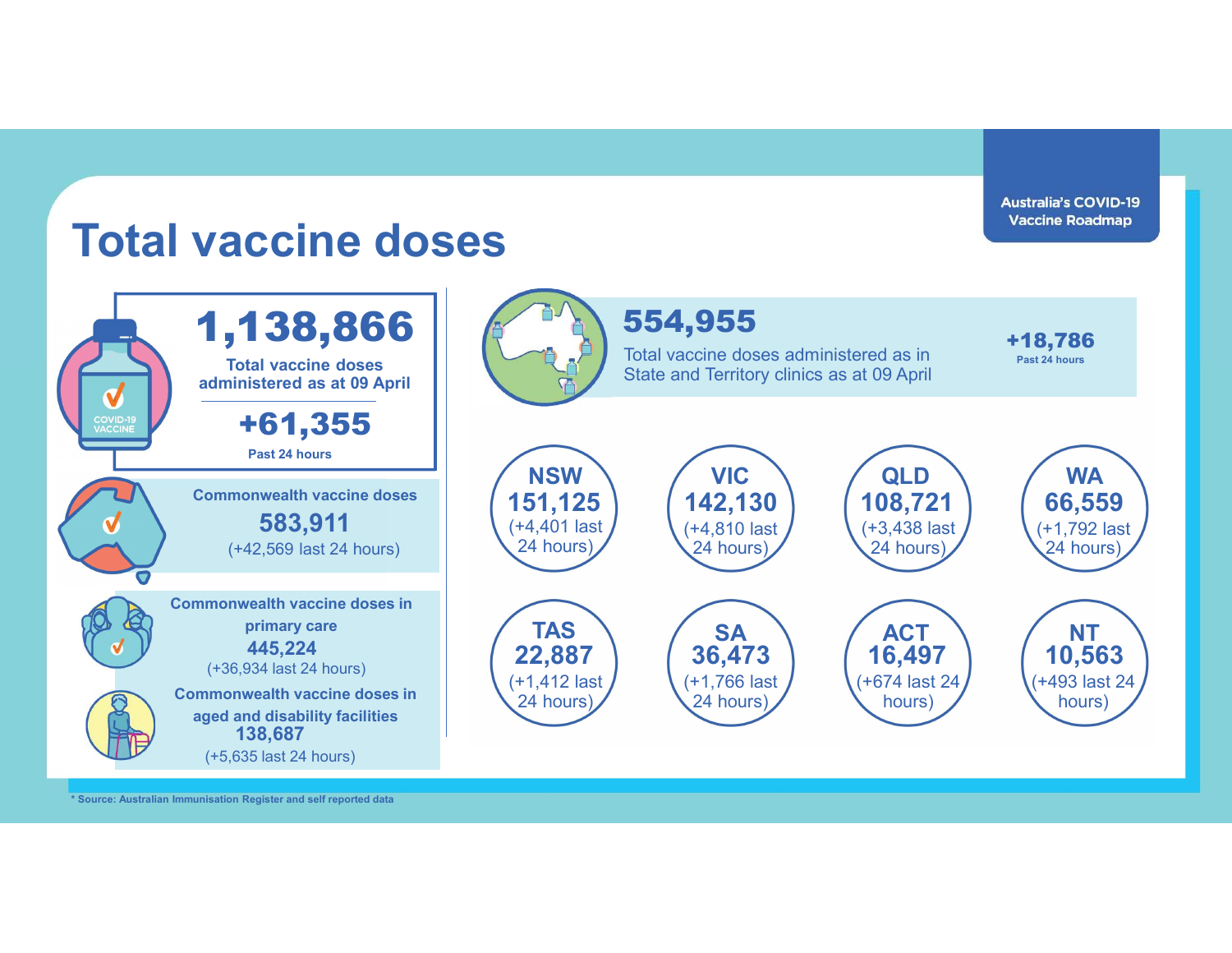

Data as at 09 Apr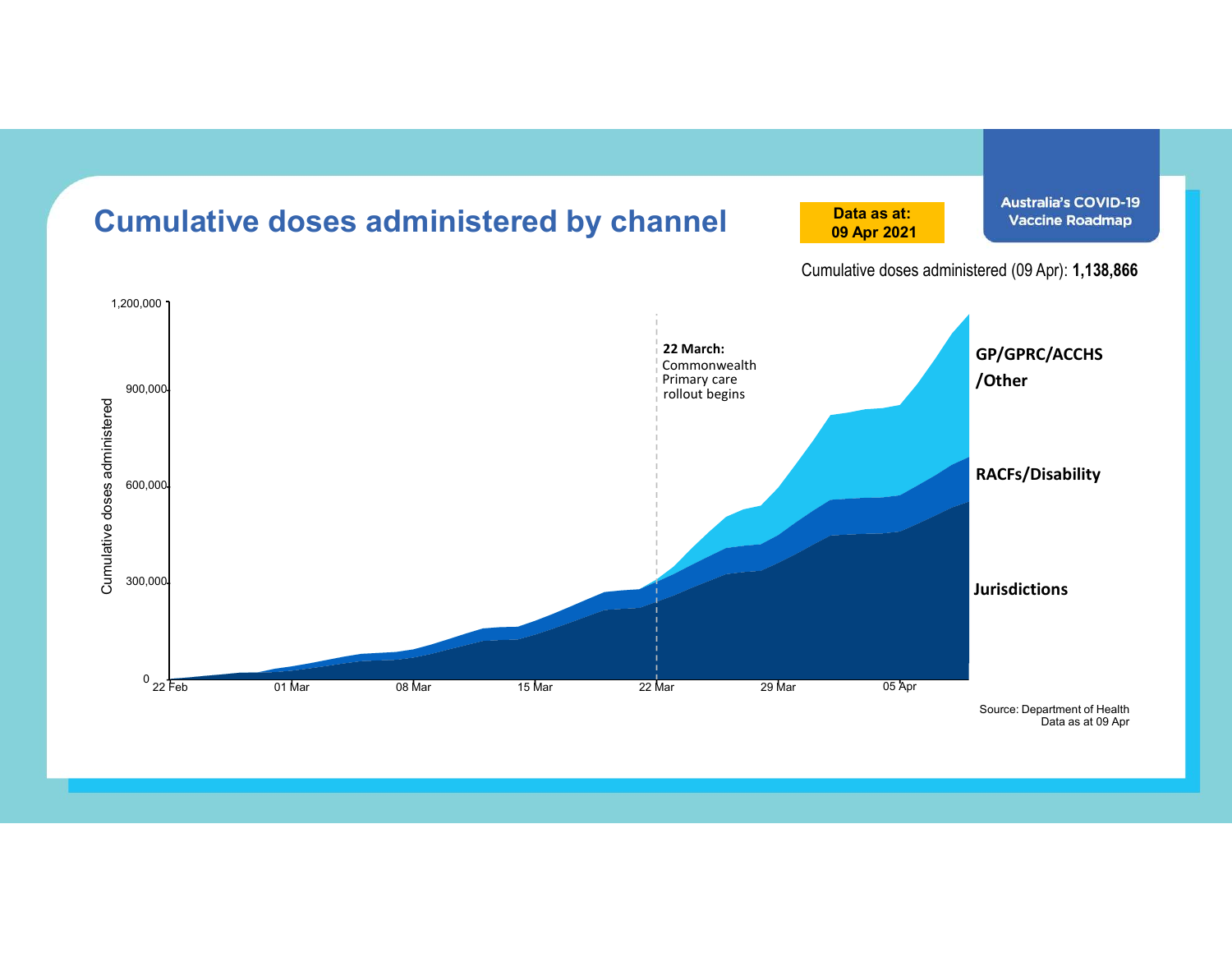

Source: Department of Health (Australia), Our World in Data (international) Latest data: 09 April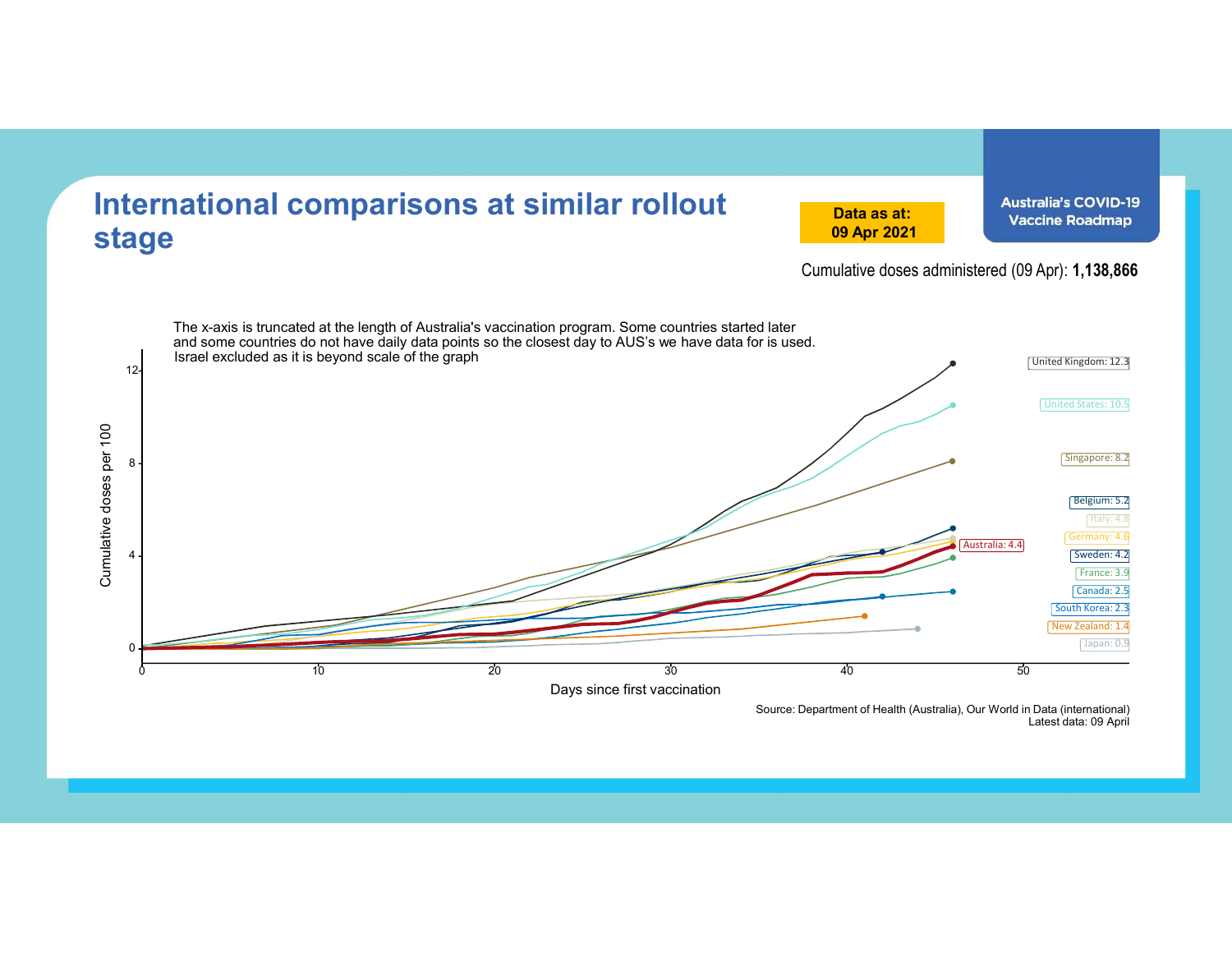